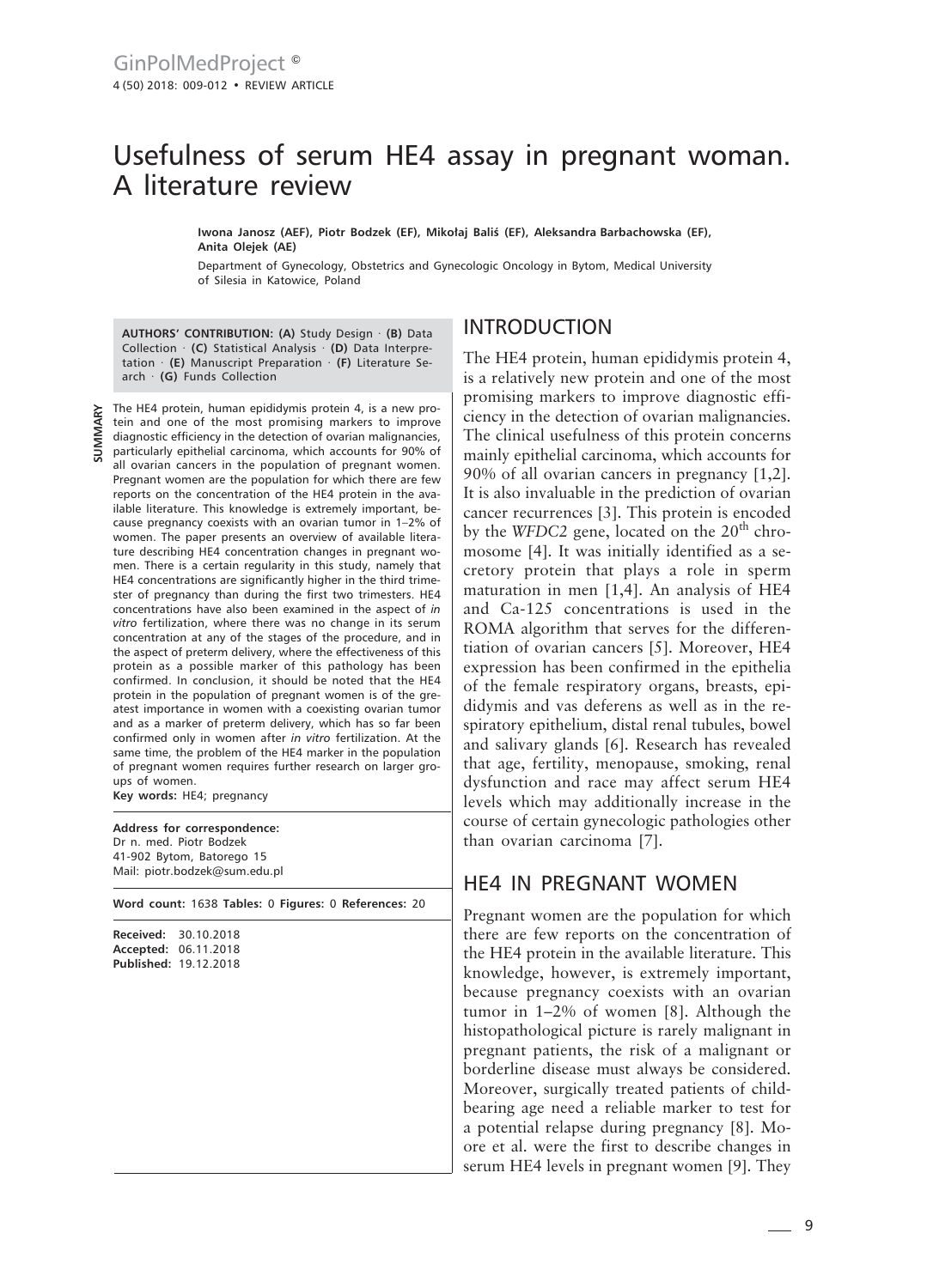have shown in their work that the concentration of this protein is lower in pregnant women compared with non-pregnant ones shortly before menopause ( $p < 0.001$ ), with mean levels amounting to 30.5 pmol/L and 46.6 pmol/L, respectively. However, due to a small number of samples from the studied group compared to the controls (the study was performed in only 67 pregnant women compared to a group 1,101 women), there were no correlations that would support other later studies displaying differences in the concentration of this glycoprotein depending on the trimester of pregnancy. Moore's study showed only that there are certain differences between the second and third trimester of pregnancy, but the level of statistical significance was exceeded  $(p=0.059)$ . The authors could only show a trend rather than statistical significance. It was, however, clearly demonstrated that HE4 levels varied depending on age and menopausal status [9]. In 2017, Lu et al. [10] published the results of the study that investigated HE4 levels in a large group of 1,006 pregnant women where approximately 1/3 of the patients were in each trimester of physiological pregnancy. Mean HE4 concentrations measured in these groups were: 36.9 pmol/L, 39.8 pmol/L and 54.6 pmol/L, respectively for the three trimesters, with the upper referential limit reaching 50.3; 56.4 and 101.9 pmol/L, respectively [10]. There is a certain regularity in this research, namely that HE4 concentrations are significantly higher in the third trimester of pregnancy than during the first two trimesters. Moreover, approximately doubled reference intervals (RIs) for HE4 compared to those stated in Moore's work [9] suggest that other factors than age and pregnancy, e.g. also ethnic background, may affect its serum levels as Lu et al. conducted their study in the Asian population. However, the study did not reveal any significant RI increase for the ROMA index, particularly in the first and second trimesters of gestation, which suggests that it is useful for diagnosing cancerous lesions both in the general population and in pregnant women [10]. Our studies, conducted among pregnant women in various trimesters, have yielded similar results. We also argue that HE4 levels differ depending on the trimester, with the highest values noted in the third trimester. Our results clearly show that the general HE4 concentration in pregnant patients is higher in a statistically significant way than in non-pregnant ones [11].

Another research team that has studied HE4 concentrations in pregnant women were Park et al. [2]. They compared results obtained in 72 pregnant women to the results of 2,182 healthy non-pregnant ones and stated that, with the probability of  $p=0.0098$ , the HE4 level is higher among pregnant women and amounts to 22.8 pmol/L than in the general population where it was 21.2 pmol/L. Moreover, the authors argue that HE4 increases are more rarely false positive in pregnant women and are more specific for ovarian carcinoma than Ca-125 [2,12]. Tian et al. [1] are of a different opinion. They believe that pregnancy does not affect HE4 levels. Similar conclusions have been drawn by Gucer et al. [13] who argue that serum HE4 levels do not differ in pregnant women compared to non-pregnant ones (p=0.510) and that there are no differences in HE4 concentrations between different trimesters (p=0.485) [13].

The latest studies on HE4 levels in healthy pregnant women in each trimester of pregnancy and in women with threatened abortion between week 8 and 12 of pregnancy were conducted by Wang et al. [9]. They have observed no statistically significant difference in HE4 levels between non-pregnant women and women in the first and second trimesters of pregnancy. At the same time, HE4 expression was the highest in the third trimester of pregnancy. It was statistically significantly higher than in earlier trimesters or in non-pregnant women [9]. These conclusions are in line with our results [13]. Moreover, Wang et al. [9] found no differences in the concentration of the investigated protein between healthy women in the first trimester and women in the analogous gestational age with threatened abortion.

The subject matter of the clinical usefulness of HE4 assays in the population of pregnant women has also been discussed during several medical conferences. In 2016, Lisbon held the 16<sup>th</sup> Meeting of the International Society of Gynecologic Oncology. Two papers on HE4 in pregnant women were presented there. In the study conducted by Simsek et al. [14], blood was collected from 31 pregnant women three times, once in each trimester. It turned out that the concentration of HE4 in the first and second trimesters was significantly lower than in controls (40 age-matching healthy non-pregnant women). In the third trimester, however, there were no significant differences from the controls. Hallamaa et al. [15] compared HE4 concentrations in patients with tubal pregnancy,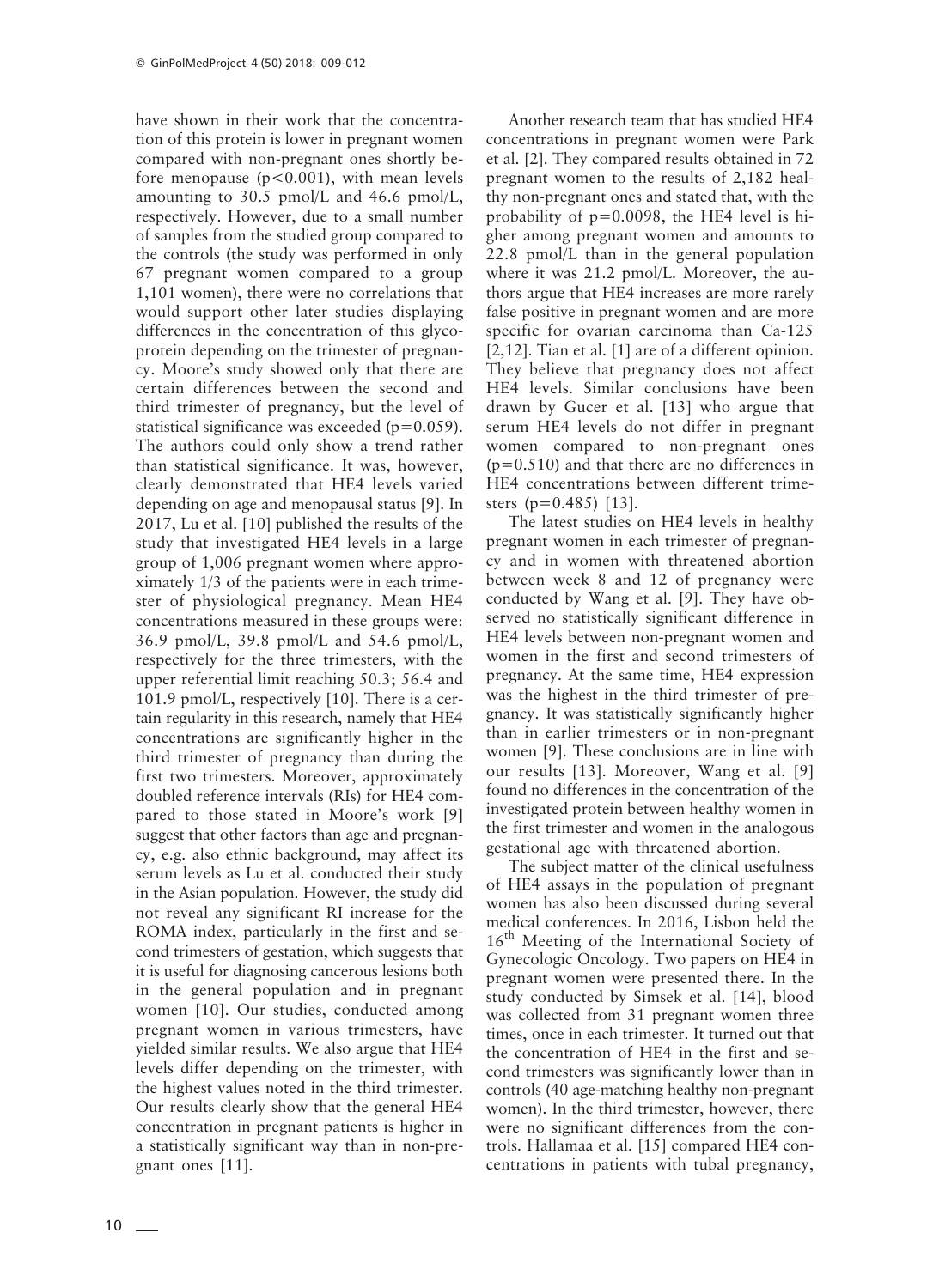spontaneous abortion and normal early pregnancy. They observed higher expression of this protein in tubal tissue than in healthy ovarian tissue. This entails higher levels of this protein in tubal and physiological pregnancies compared with spontaneous abortion [15]. During the 20th meeting of the European Society of Gynecologic Oncology in Vienna in 2017, Slovenian authors presented research on HE4 levels in each of the trimesters. Their observations are in line with the above quoted works; they state that, in physiological pregnancy, HE4 levels fall within referential ranges provided by the manufacturer of the reagents, but are higher in the third trimester, reaching 57 pmol/L, with a significance level of  $p=0.001$  [16]. As early as in 2011 during the International Congress of Clinical Chemistry and Laboratory Medicine in Berlin, Hungarian authors presented a report proving that HE4 levels are higher in pregnant patients compared with non-pregnant controls. However, no differences were observed between individual trimesters. The authors also tested testosterone levels in these groups. While the concentration of testosterone was also higher in pregnant women, the authors found no correlations between this hormone and HE4 [17].

The literature also contains studies addressing HE4 levels in pregnant women after *in vitro* fertilization. In the study of Hallamaa et al. [18], serum samples for HE4 assay were collected from 20 patients several times during the entire *in vitro* procedure: ovarian stimulation, oocyte harvesting, embryo implantation and two weeks after an implantation attempt. It occurred that the levels of this protein did not vary substantially across the stages of the procedure. This means that the amount of circulating HE4 in women without an ovarian pathology is independent of stimulation with gonadotropin and that hormonal ovarian stimulation probably does not affect differential diagnosis of ovarian tumors using HE4 [18]. Kanninen et al. [19] on the other hand showed that HE4 may be a predictor of preterm delivery in women after *in vitro* fertilization. The authors investigated the levels of this protein on day 9 and 11 after embryo transfer, and subsequently analyzed the duration of pregnancy. Patients with preterm delivery had significantly lower HE4 levels (p=0.001), and the combination of HE4 and interleukin-13 assay was characterized by the greatest predictive value for preterm delivery. In cases of preterm delivery in women after *in vitro* procedures, the authors note decreased HE4 levels as a response to insufficient trophoblast invasion, which reduces the probability of maintaining proper mother– feus balance until term [19]. Moreover, Orfanelli et al. [20] retrospectively verified HE4 levels on day 24 and 28 after fertilization and analyzed the duration of pregnancy and the manner of its conclusion. The results confirmed the hypothesis that HE4 levels increase in physiological pregnancies on the first days of pregnancy and that the lack of this increase may be a predictor of miscarriage, preterm delivery or ectopic pregnancy. In non-physiological pregnancy groups, HE4 levels were significantly lower [20].

## **CONCLUSION**

To conclude, it can be stated that pregnancy is a physiological condition that affects changes in cancer markers. HE4 expression assay may be found useful in pregnant women, especially when pregnancy coexists with an ovarian tumor. High hopes may be linked with the use of HE4 as a predictor of preterm delivery, which has been initially verified in pregnant patients, essentially those after *in vitro* fertilization. This, however, requires more extensive research on larger groups of patients and determination of reference limits for this marker in the population of pregnant women.

- 1. **Tian Y, Wang C, Cheng L et al.** Determination of reference intervals of serum levels of human epididymis protein 4 (HE4) in Chinese women. *J Ovarian Res 2015;*8:1–7.
- 2. **Park Y, Kim Y, Li E et al.** Reference ranges for HE4 and CA125 in a large Asian population by automated assays and diagnostic performances for ovarian cancer. *Int J Cancer* 2012;130(5):1136–1144.
- 3. **Manganaro L, Michienzi S, Vinci V et al.** Serum HE4 levels combined with CE CT imaging improve the management of monitoring women affected by epithelial ovarian cancer. *Oncol Rep* 2013;30:2481–7.
- 4. **Nowak M, Janas Ł, Stachowiak G et al.** Current clinical application of serum biomarkers to detect ovarian cancer. *Menopause Review/Przegląd Menopauzalny* 2015; 14(4):254-259.
- 5. **Hellström I, Raycraft J, Hayden-Ledbetter M et al.** The HE4 (WFDC2) Protein Is a Biomarker for Ovarian Carcinoma. *Cancer Res 2003;*63:3695-3700.
- 6. **Galgano M, Hampton G, Frierson H et al.** Comprehensive analysis of HE4 expression in normal and malignant human tissues. *Mod Pathol* 2006;19:847–853.
- 7. **Wang J, Gao J, Yao H et al.** Diagnostic accuracy of serum HE4, CA125 and ROMA in patients with ovarian cancer: A meta-analysis. *Tumor Biol 2014;*35:6127–6138.
- 8. **Wang Z, Zhou F, Xiao X et al.** Serum levels of human epididymis protein 4 are more stable than cancer antigen 125 in early and mid-term pregnancy. *J Obstet Gynecol Res* 2018:1-6.
- 9. **Moore R, Miller M, Eklund E et al.** Serum levels of the ovarian cancer biomarker HE4 are decreased in pregnancy and increase with age. *Am J Obstet Gyneco*l 2012; 206:1–7.

**REFERENCES**

쪾